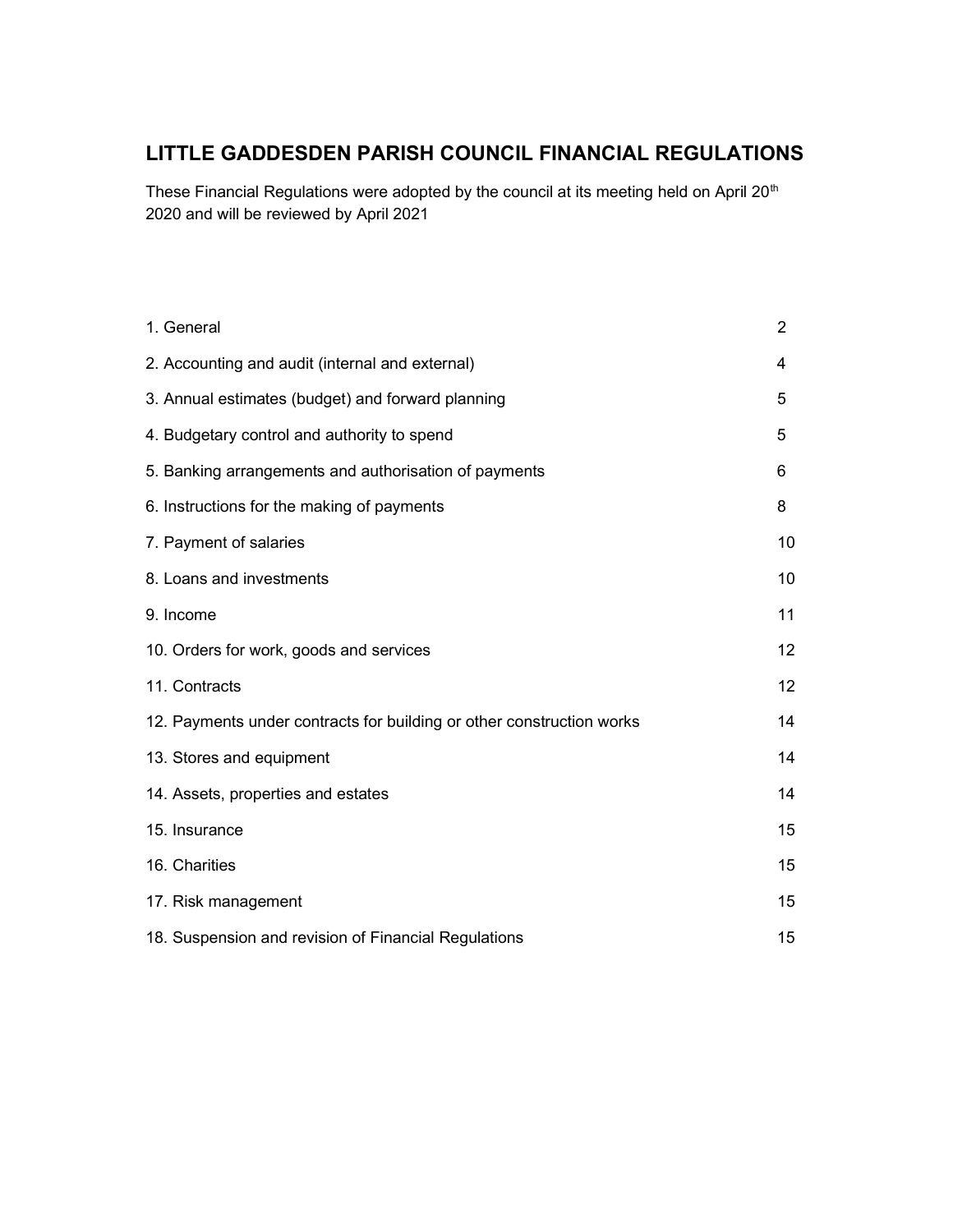# 1. General

1.1. These financial regulations govern the conduct of financial management by the council and may only be amended or varied by resolution of the council. Financial regulations are one of the council's three governing policy documents providing procedural guidance for members and officers. Financial regulations must be observed in conjunction with the council's standing orders<sup>1</sup> and any individual financial regulations relating to contracts.

1.2. The council is responsible in law for ensuring that its financial management is adequate and effective and that the council has a sound system of internal control which facilitates the effective exercise of the council's functions, including arrangements for the management of risk.

1.3. The council's accounting control systems must include measures:

- for the timely production of accounts;
- that provide for the safe and efficient safeguarding of public money;
- to prevent and detect inaccuracy and fraud; and
- identifying the duties of officers.

1.4. These financial regulations demonstrate how the council meets these responsibilities and requirements.

1.5. At least once a year, prior to approving the Annual Governance Statement, the council must review the effectiveness of its system of internal control which shall be in accordance with proper practices.

1.6. Deliberate or wilful breach of these Regulations by an employee may give rise to disciplinary proceedings.

1.7. Members of council are expected to follow the instructions within these Regulations and not to entice employees to breach them. Failure to follow instructions within these Regulations brings the office of councillor into disrepute.

1.8. The Responsible Financial Officer (RFO) holds a statutory office to be appointed by the council. [The Clerk has been appointed as RFO for this council and these regulations will apply accordingly.]

1.9. The RFO;

- acts under the policy direction of the council;
- administers the council's financial affairs in accordance with all Acts, Regulations and proper practices;
- determines on behalf of the council its accounting records and accounting control systems;
- ensures the accounting control systems are observed;
- maintains the accounting records of the council up to date in accordance with proper practices;

<sup>1</sup> Model Standing Orders for Councils (2018 Edition) is available from NALC (©NALC 2018)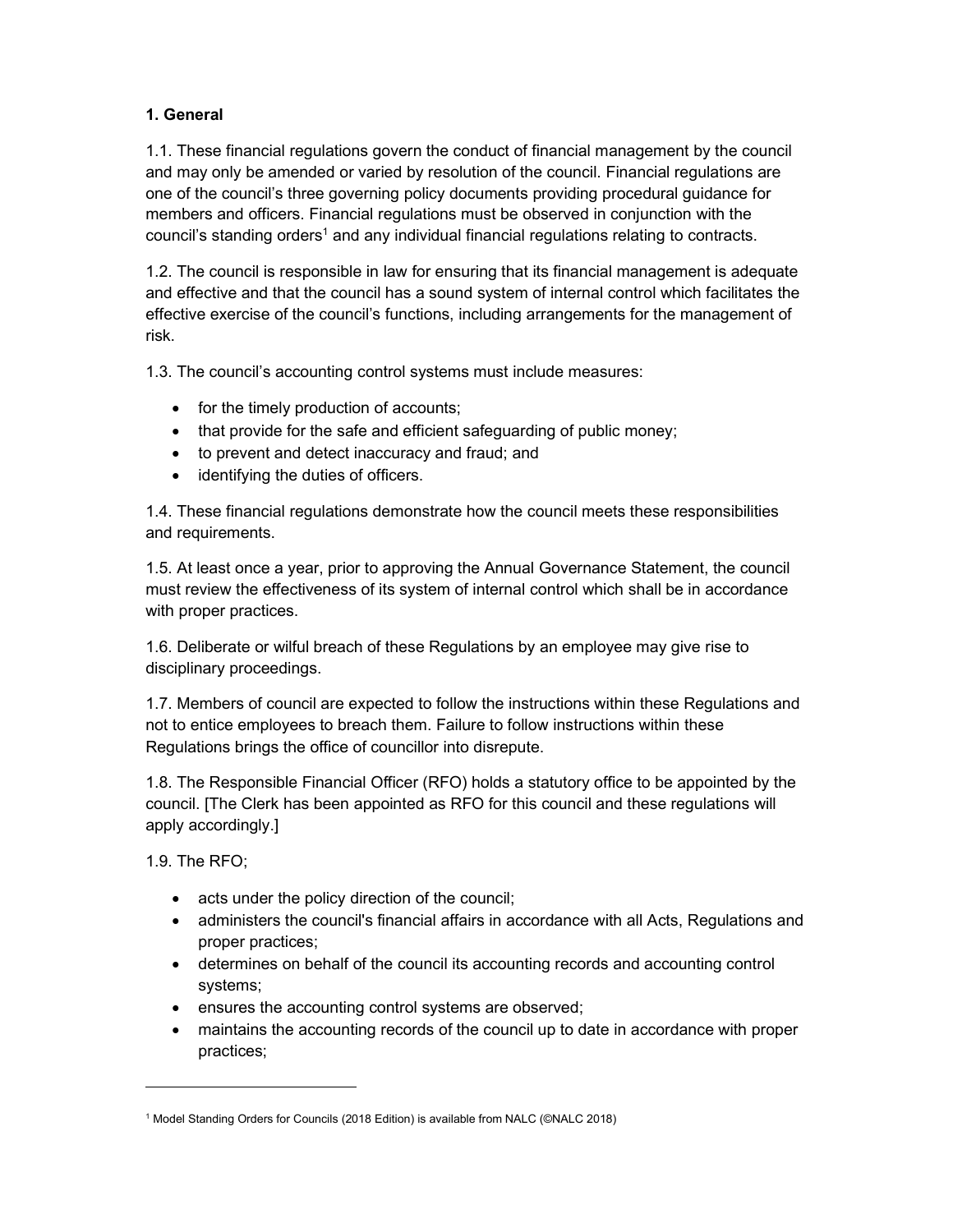- assists the council to secure economy, efficiency and effectiveness in the use of its resources; and
- produces financial management information as required by the council.

1.10. The accounting records determined by the RFO shall be sufficient to show and explain the council's transactions and to enable the RFO to ensure that any income and expenditure account and statement of balances, or record of receipts and payments and additional information, as the case may be, or management information prepared for the council from time to time comply with the Accounts and Audit Regulations.

1.11. The accounting records determined by the RFO shall in particular contain:

- entries from day to day of all sums of money received and expended by the council and the matters to which the income and expenditure or receipts and payments account relate;
- a record of the assets and liabilities of the council; and
- wherever relevant, a record of the council's income and expenditure in relation to claims made, or to be made, for any contribution, grant or subsidy.

1.12. The accounting control systems determined by the RFO shall include:

- procedures to ensure that the financial transactions of the council are recorded as soon as reasonably practicable and as accurately and reasonably as possible;
- procedures to enable the prevention and detection of inaccuracies and fraud and the ability to reconstruct any lost records;
- identification of the duties of officers dealing with financial transactions and division of responsibilities of those officers in relation to significant transactions;
- procedures to ensure that uncollectable amounts, including any bad debts are not submitted to the council for approval to be written off except with the approval of the RFO and that the approvals are shown in the accounting records; and
- measures to ensure that risk is properly managed.

1.13. The council is not empowered by these Regulations or otherwise to delegate certain specified decisions. In particular any decision regarding:

- setting the final budget or the precept (council tax requirement);
- approving accounting statements;
- approving an annual governance statement;
- borrowing;
- writing off bad debts;
- declaring eligibility for the General Power of Competence; and
- addressing recommendations in any report from the internal or external auditors, shall be a matter for the full council only.

1.14. In addition, the council must:

- determine and keep under regular review the bank mandate for all council bank accounts;
- approve any grant or a single commitment in excess of  $[£5,000]$ ; and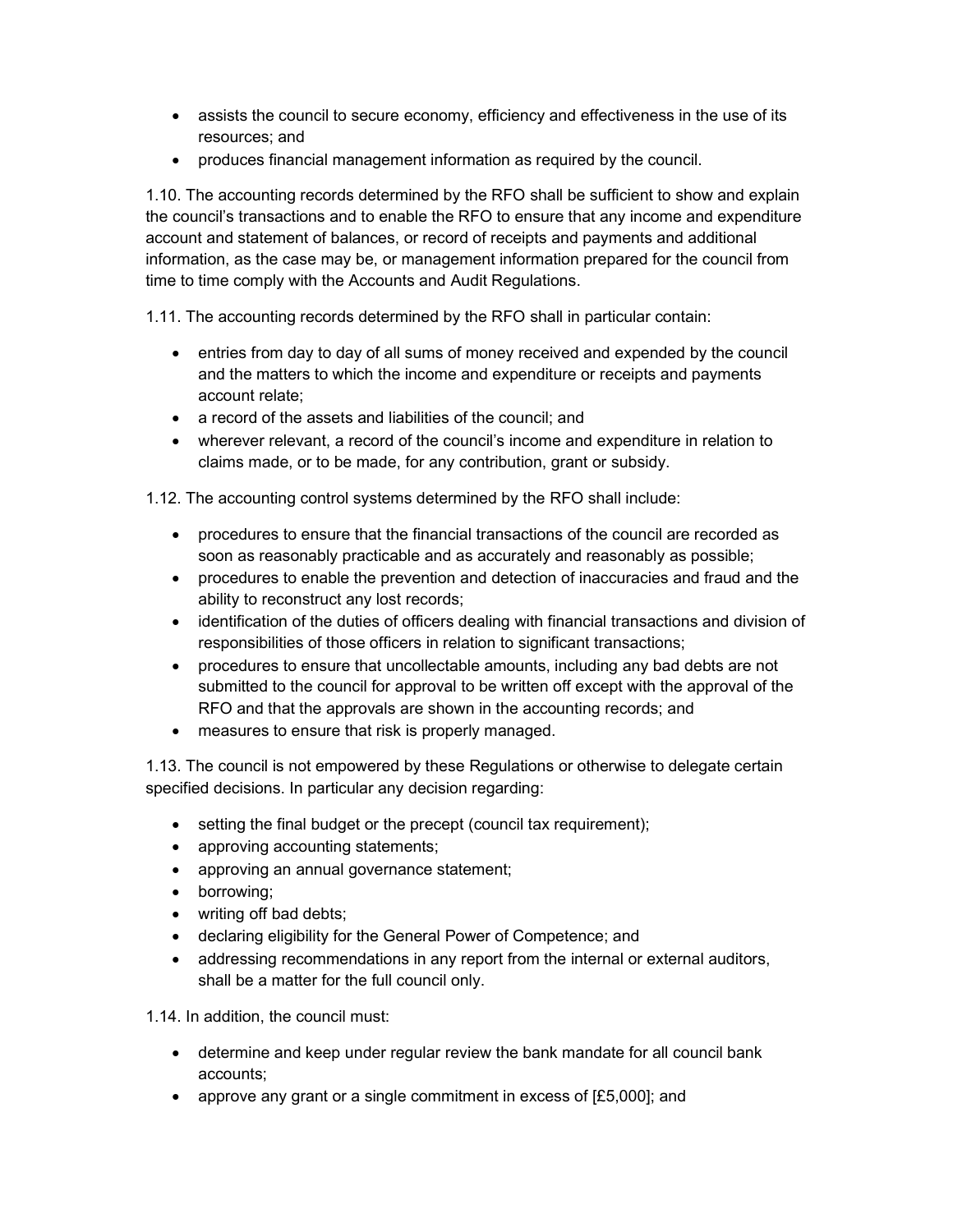• in respect of the annual salary for any employee have regard to recommendations about annual salaries of employees made by the relevant committee in accordance with its terms of reference.

1.15. In these financial regulations, references to the Accounts and Audit Regulations or 'the regulations' shall mean the regulations issued under the provisions of section 27 of the Audit Commission Act 1998, or any superseding legislation, and then in force unless otherwise specified.

In these financial regulations the term 'proper practice' or 'proper practices' shall refer to guidance issued in Governance and Accountability for Local Councils - a Practitioners' Guide (England) issued by the Joint Practitioners Advisory Group (JPAG), available from the websites of NALC and the Society for Local Council Clerks (SLCC).

## 2. Accounting and audit (internal and external)

2.1. All accounting procedures and financial records of the council shall be determined by the RFO in accordance with the Accounts and Audit Regulations, appropriate guidance and proper practices.

2.2. On a regular basis, at least once in each quarter, and at each financial year end, a member shall be appointed to verify bank reconciliations (for all accounts) produced by the RFO. The member shall sign the reconciliations and the original bank statements (or similar document) as evidence of verification. This activity shall on conclusion be reported, including any exceptions, to and noted by the council.

2.3. The RFO shall complete the annual statement of accounts, annual report, and any related documents of the council contained in the Annual Return (as specified in proper practices) as soon as practicable after the end of the financial year and having certified the accounts shall submit them and report thereon to the council within the timescales set by the Accounts and Audit Regulations.

2.4. The council shall ensure that there is an adequate and effective system of internal audit of its accounting records, and of its system of internal control in accordance with proper practices. Any officer or member of the council shall make available such documents and records as appear to the council to be necessary for the purpose of the audit and shall, as directed by the council, supply the RFO, internal auditor, or external auditor with such information and explanation as the council considers necessary for that purpose.

2.5. The internal auditor shall be appointed by and shall carry out the work in relation to internal controls required by the council in accordance with proper practices.

2.6. The internal auditor shall:

- be competent and independent of the financial operations of the council;
- report to council in writing, or in person, on a regular basis with a minimum of one annual written report during each financial year;
- to demonstrate competence, objectivity and independence, be free from any actual or perceived conflicts of interest, including those arising from family relationships; and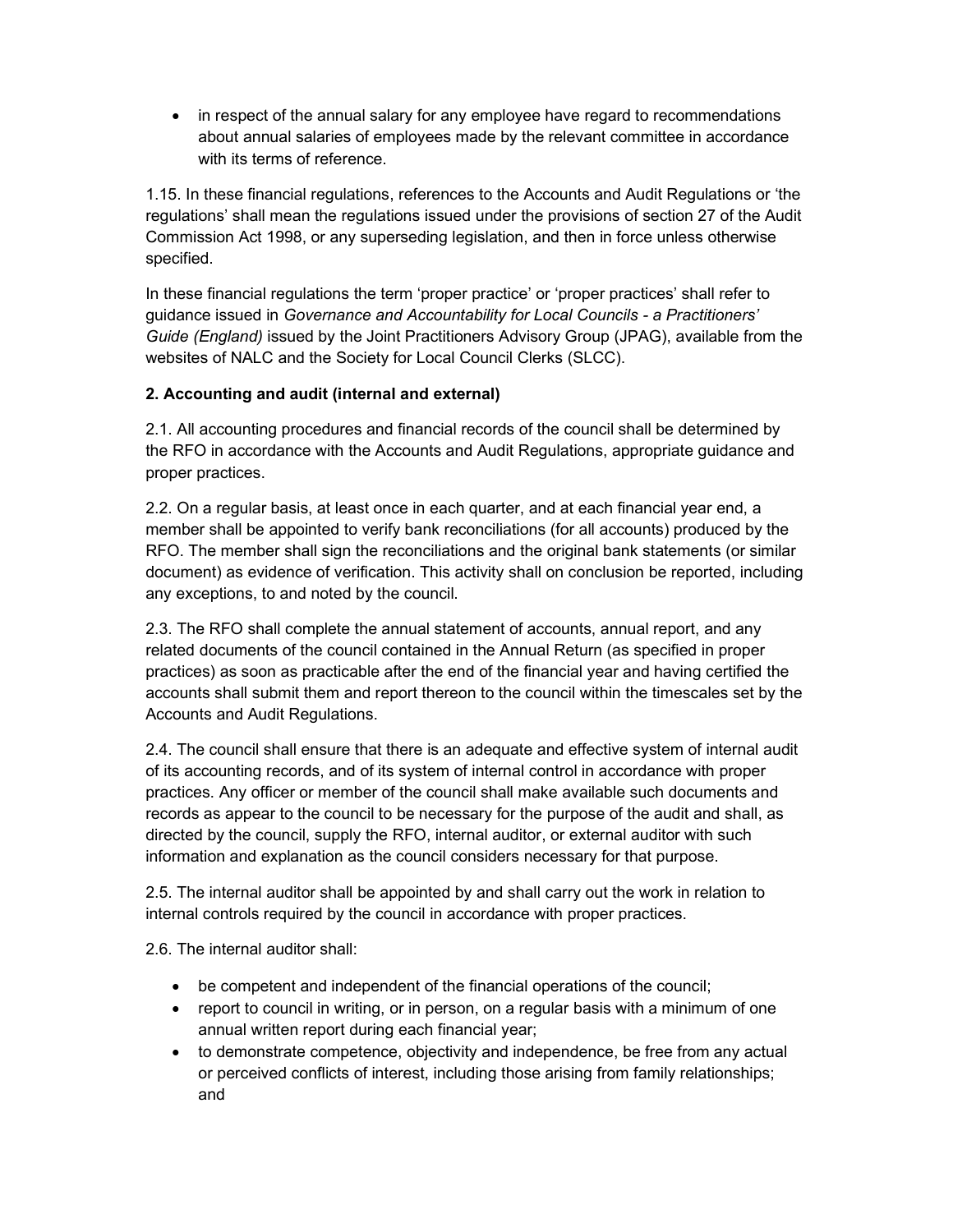- has no involvement in the financial decision making, management or control of the council
- 2.7. Internal or external auditors may not under any circumstances:
	- perform any operational duties for the council;
	- initiate or approve accounting transactions; or
	- direct the activities of any council employee, except to the extent that such employees have been appropriately assigned to assist the internal auditor.

2.8. For the avoidance of doubt, in relation to internal audit the terms 'independent' and 'independence' shall have the same meaning as is described in proper practices.

2.9. The RFO shall make arrangements for the exercise of electors' rights in relation to the accounts including the opportunity to inspect the accounts, books, and vouchers and display or publish any notices and statements of account required by Audit Commission Act 1998, or any superseding legislation, and the Accounts and Audit Regulations.

2.10. The RFO shall, without undue delay, bring to the attention of all councillors any correspondence or report from internal or external auditors.

# 3. Annual estimates (budget) and forward planning

3.1. Each committee (if any) shall review its three-year forecast of revenue and capital receipts and payments. Having regard to the forecast, it shall thereafter formulate and submit proposals for the following financial year to the council not later than the end of [November] each year including any proposals for revising the forecast.

3.2. The RFO must each year, by no later than December, prepare detailed estimates of all receipts and payments including the use of reserves and all sources of funding for the following financial year in the form of a budget to be considered by the council.

3.3. The council shall consider annual budget proposals in relation to the council's three year forecast of revenue and capital receipts and payments including recommendations for the use of reserves and sources of funding and update the forecast accordingly.

3.4. The council shall fix the precept (council tax requirement), and relevant basic amount of council tax to be levied for the ensuing financial year not later than by the end of January each year. The RFO shall issue the precept to the billing authority and shall supply each member with a copy of the approved annual budget.

3.5. The approved annual budget shall form the basis of financial control for the ensuing year.

## 4. Budgetary control and authority to spend

4.1. Expenditure on revenue items may be authorised up to the amounts included for that class of expenditure in the approved budget. This authority is to be determined by:

- the council for all items over £500
- the Clerk, in conjunction with Chairman of Council, for any items between £200 and £500.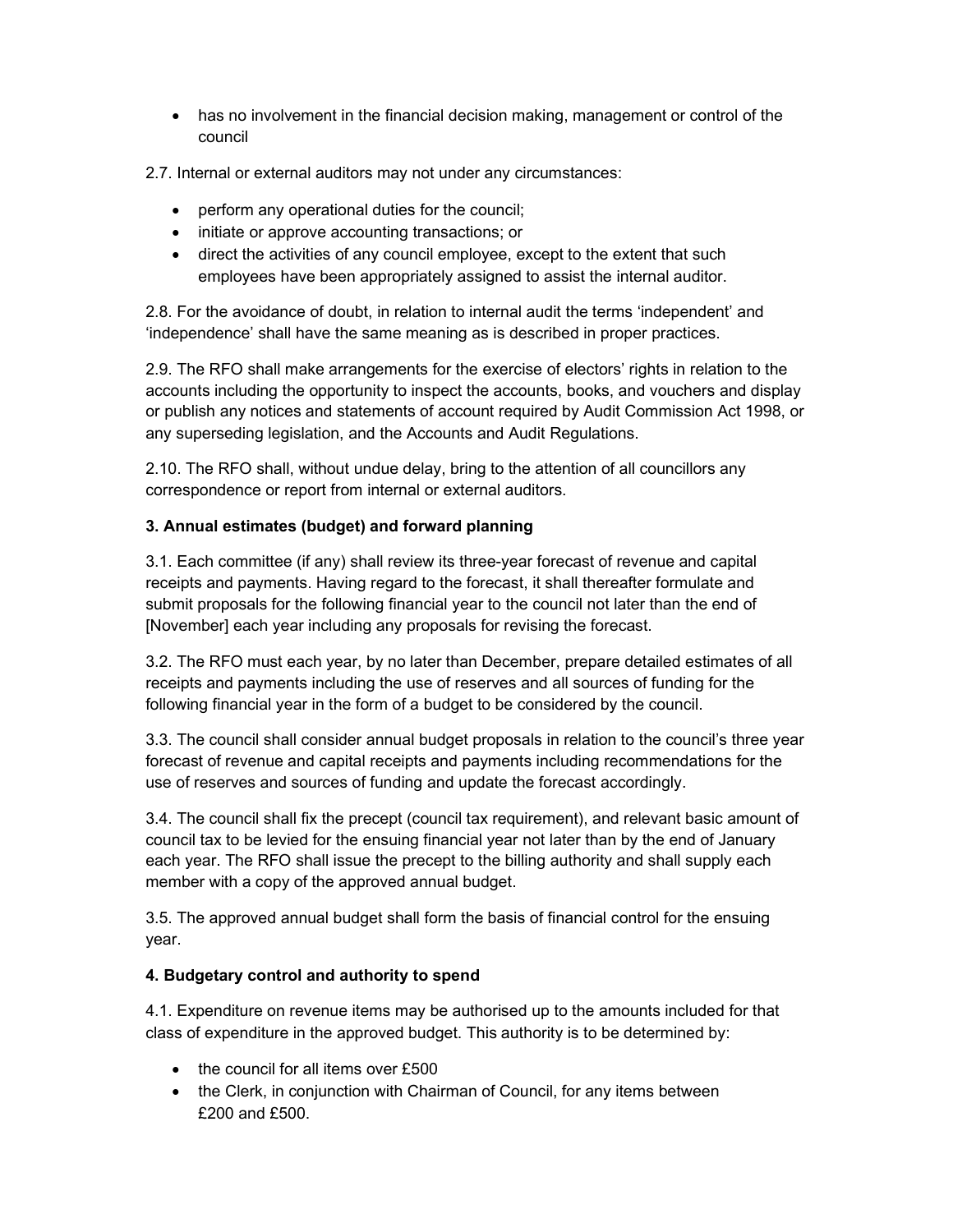• the Clerk for items up to £200 to be claimed back through Petty Cash

Such authority is to be evidenced by a minute or by an authorisation slip duly signed by the Clerk, and where necessary also by the appropriate Chairman.

Contracts may not be disaggregated to avoid controls imposed by these regulations.

4.2. No expenditure may be authorised that will exceed the amount provided in the revenue budget for that class of expenditure other than by resolution of the council, or duly delegated committee. During the budget year and with the approval of council having considered fully the implications for public services, unspent and available amounts may be moved to other budget headings or to an earmarked reserve as appropriate ('virement').

4.3. Unspent provisions in the revenue or capital budgets for completed projects shall not be carried forward to a subsequent year.

4.4. The salary budgets are to be reviewed at least annually for the following financial year and such review shall be evidenced by a hard copy schedule signed by the Clerk and the Chairman of Council or relevant committee. The RFO will inform committees of any changes impacting on their budget requirement for the coming year in good time.

4.5. In cases of extreme risk to the delivery of council services, the clerk may authorise revenue expenditure on behalf of the council which in the clerk's judgement it is necessary to carry out. Such expenditure includes repair, replacement or other work, whether or not there is any budgetary provision for the expenditure, subject to a limit of £500. The Clerk shall report such action to the chairman as soon as possible and to the council as soon as practicable thereafter.

4.6. No expenditure shall be authorised in relation to any capital project and no contract entered into or tender accepted involving capital expenditure unless the council is satisfied that the necessary funds are available and the requisite borrowing approval has been obtained.

4.7. All capital works shall be administered in accordance with the council's standing orders and financial regulations relating to contracts.

4.8. The RFO shall regularly provide the council with a statement of receipts and payments to date under each head of the budgets, comparing actual expenditure to the appropriate date against that planned as shown in the budget. These statements are to be prepared at least at the end of each financial quarter and shall show explanations of material variances.

4.9. Changes in earmarked reserves shall be approved by council as part of the budgetary control process.

#### 5. Banking arrangements and authorisation of payments

5.1. The council's banking arrangements, including the bank mandate, shall be made by the RFO and approved by the council; banking arrangements may not be delegated to a committee. They shall be regularly reviewed for safety and efficiency.

5.2. The RFO shall prepare a schedule of payments requiring authorisation, forming part of the Agenda for the Meeting and, together with the relevant invoices, present the schedule to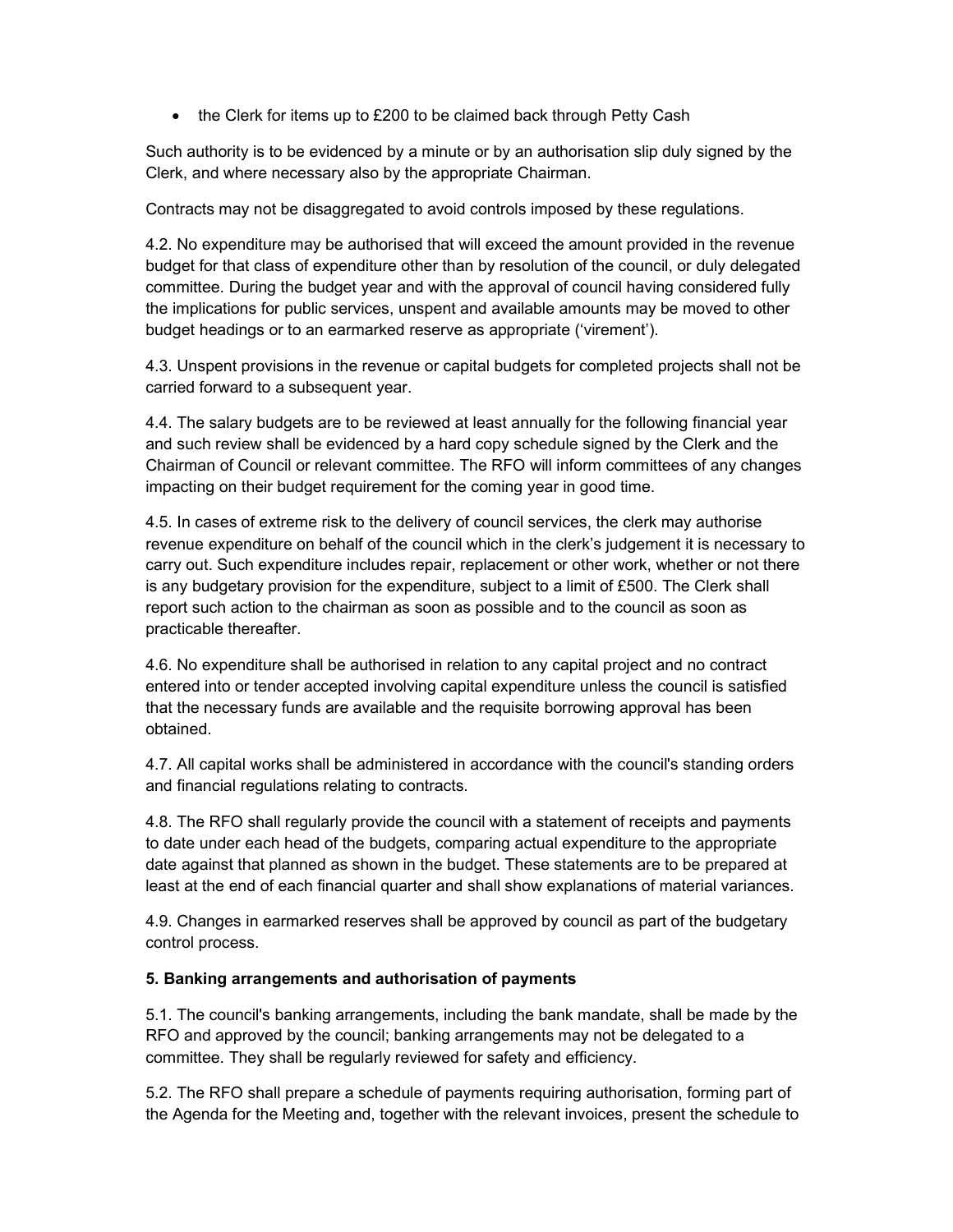council. The council shall review the schedule for compliance and, having satisfied itself shall authorise payment by a resolution of the council. A detailed list of all payments shall be disclosed within or as an attachment to the minutes of the meeting at which payment was authorised. Personal payments (including salaries, wages, expenses and any payment made in relation to the termination of a contract of employment) may be summarised to remove public access to any personal information.

5.3. All invoices for payment shall be examined, verified and certified by the RFO to confirm that the work, goods or services to which each invoice relates has been received, carried out, examined and represents expenditure previously approved by the council.

5.4. The RFO shall examine invoices for arithmetical accuracy and analyse them to the appropriate expenditure heading. The RFO shall take all steps to pay all invoices submitted, and which are in order, at the next available council meeting.

5.5. The Clerk/RFO shall have delegated authority to authorise the payment of items only in the following circumstances:

a) If a payment is necessary to avoid a charge to interest under the Late Payment of Commercial Debts (Interest) Act 1998, and the due date for payment is before the next scheduled Meeting of council, where the Clerk/RFO certify that there is no dispute or other reason to delay payment, provided that a list of such payments shall be submitted to the next appropriate meeting of council;

b) An expenditure item authorised under 5.6 below (continuing contracts and obligations) provided that a list of such payments shall be submitted to the next appropriate meeting of council;

5.6. For each financial year the Clerk/RFO shall draw up a list of due payments which arise on a regular basis as the result of a continuing contract, statutory duty, or obligation (such as but not exclusively) Salaries, PAYE and NI, Superannuation Fund and regular maintenance contracts and the like for which council may authorise payment for the year provided that the requirements of regulation 4.1 (Budgetary Controls) are adhered to, provided also that a list of such payments shall be submitted to the next appropriate meeting of council.

5.7. A record of regular payments made under 5.6 above shall be drawn up and be signed by two members on each and every occasion when payment is authorised - thus controlling the risk of duplicated payments being authorised and / or made.

5.8. In respect of grants a duly authorised committee shall approve expenditure within any limits set by council and in accordance with any policy statement approved by council. Any Revenue or Capital Grant in excess of £5,000 shall before payment, be subject to ratification by resolution of the council.

5.9. Members are subject to the Code of Conduct that has been adopted by the council and shall comply with the Code and Standing Orders when a decision to authorise or instruct payment is made in respect of a matter in which they have a disclosable pecuniary or other interest, unless a dispensation has been granted.

5.10. The council will aim to rotate the duties of members in these Regulations so that onerous duties are shared out as evenly as possible over time.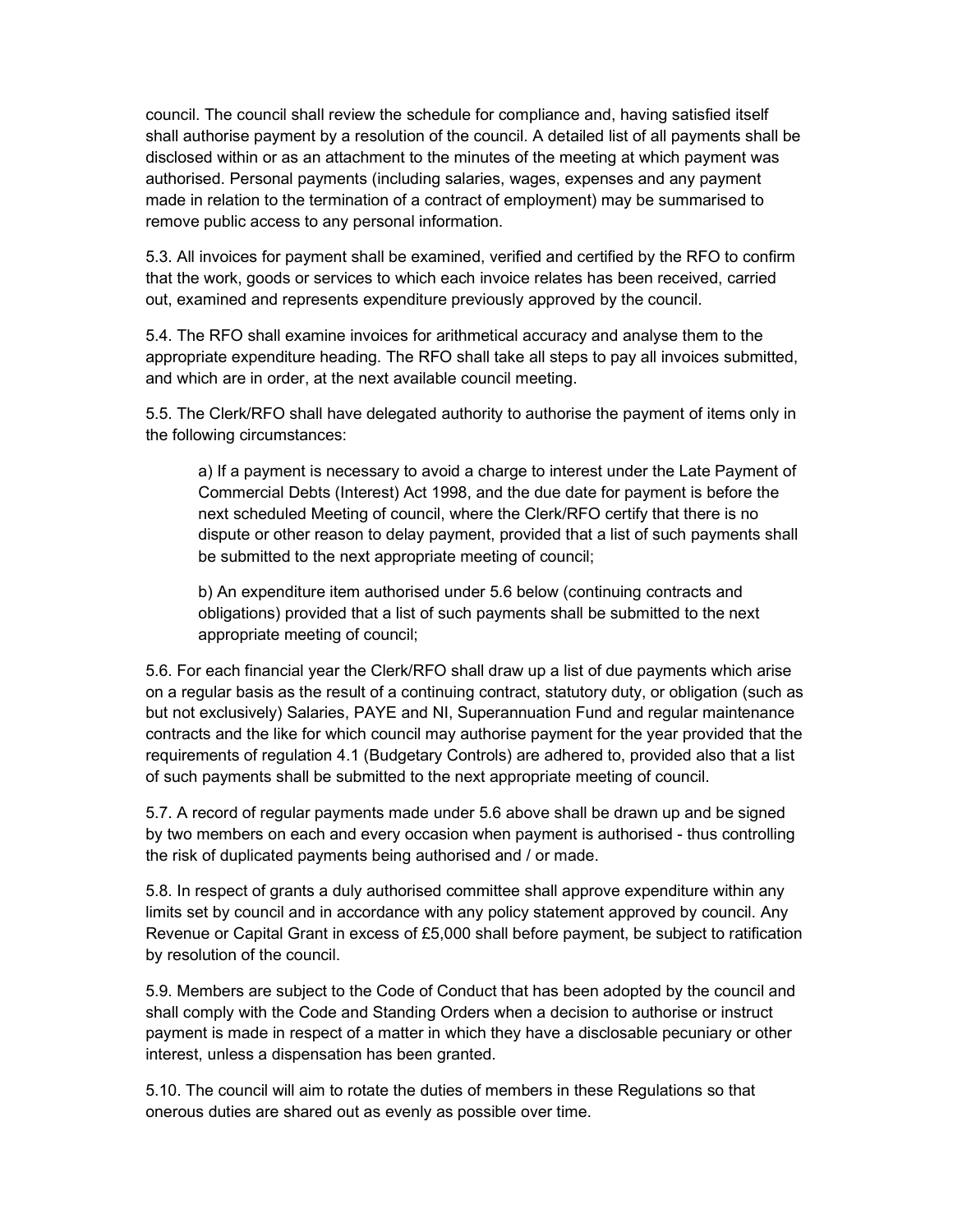5.11. Any changes in the recorded details of suppliers, such as bank account records, shall be approved in writing by a Member.

## 6. Instructions for the making of payments

6.1. The council will make safe and efficient arrangements for the making of its payments.

6.2. Following authorisation under Financial Regulation 5 above, the council, a duly delegated committee or, if so delegated, the Clerk//RFO shall give instruction that a payment shall be made.

6.3. All payments shall be affected by cheque or other instructions to the council's bankers, or otherwise, in accordance with a resolution of council.

6.4. Cheques or orders for payment drawn on the bank account in accordance with the schedule as presented to council or committee shall be signed by two members of council in accordance with a resolution instructing that payment. A member who is a bank signatory, having a connection by virtue of family or business relationships with the beneficiary of a payment, should not, under normal circumstances, be a signatory to the payment in question.

6.5. To indicate agreement of the details shown on the cheque or order for payment with the counterfoil and the invoice or similar documentation, the signatories shall each also initial the cheque counterfoil.

6.6. Cheques or orders for payment shall not normally be presented for signature other than at a council or committee meeting (including immediately before or after such a meeting). Any signatures obtained away from such meetings shall be reported to the at the next convenient meeting.

6.7. If thought appropriate by the council, payment for utility supplies (energy, telephone and water) and any National Non-Domestic Rates may be made by variable direct debit provided that the instructions are signed by two members and any payments are reported to council as made.

6.8. If thought appropriate by the council, payment for certain items (principally salaries) may be made by banker's standing order provided that the instructions are signed, or otherwise evidenced by two members are retained and any payments are reported to council as made.

6.9. If thought appropriate by the council, payment for certain items may be made by BACS or CHAPS methods provided that the instructions for each payment are signed, or otherwise evidenced, by two authorised bank signatories, are retained and any payments are reported to council as made.

6.10. If thought appropriate by the council payment for certain items may be made by internet banking transfer provided evidence is retained showing which members approved the payment.

6.11. Where a computer requires use of a personal identification number (PIN) or other password(s), for access to the council's records on that computer, a note shall be made of the PIN and Passwords and shall be handed to and retained by the Chairman of Council in a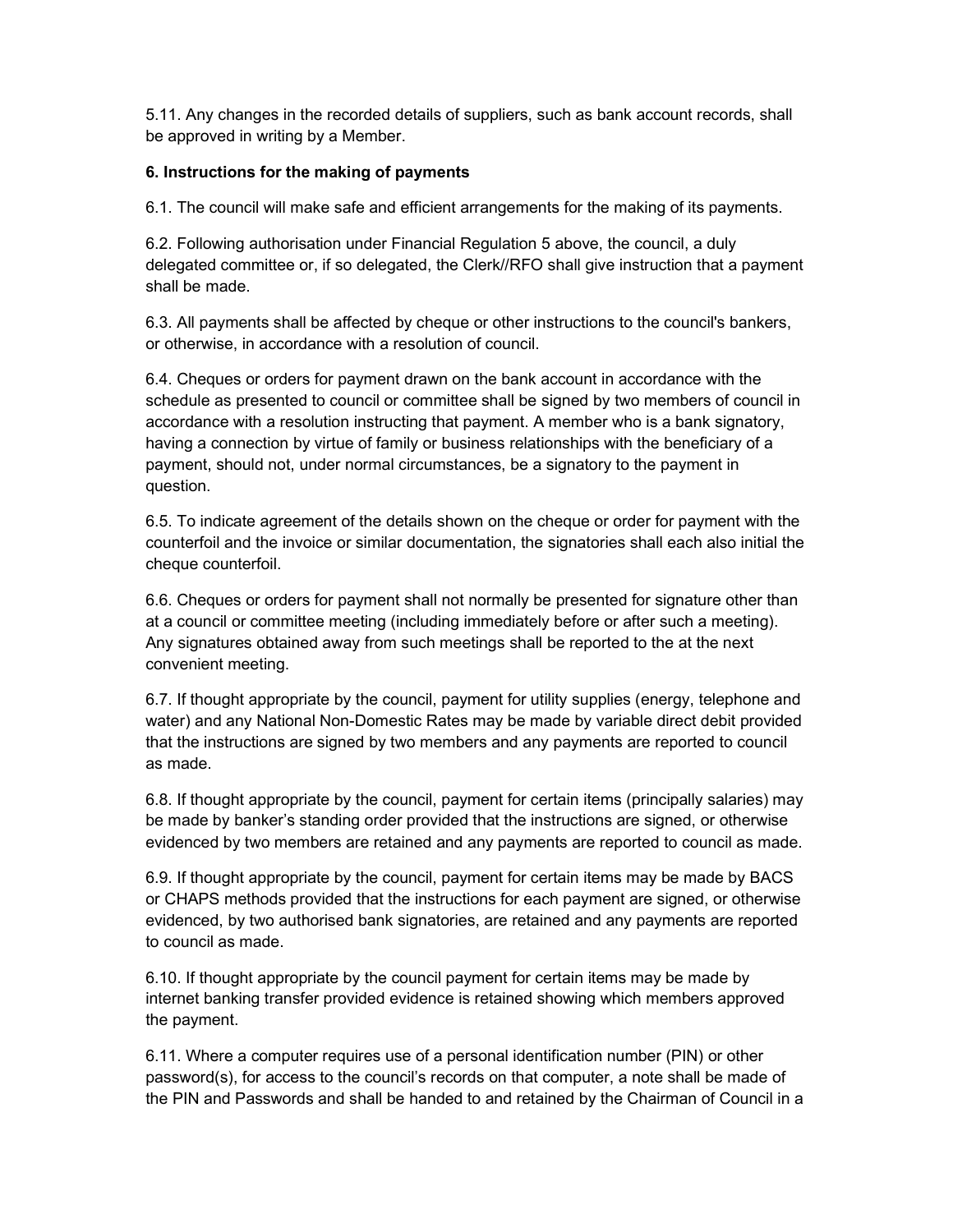sealed dated envelope. This envelope may not be opened other than in the presence of two other councillors. After the envelope has been opened, in any circumstances, the PIN and / or passwords shall be changed as soon as practicable. The fact that the sealed envelope has been opened, in whatever circumstances, shall be reported to all members immediately and formally to the next available meeting of the council. This will not be required for a member's personal computer used only for remote authorisation of bank payments.

6.12. No employee or councillor shall disclose any PIN or password, relevant to the working of the council or its bank accounts, to any person not authorised in writing by the council or a duly delegated committee.

6.13. Regular back-up copies of the records on any computer shall be made and shall be stored securely away from the computer in question, and preferably off site.

6.14. The council, and any members using computers for the council's financial business, shall ensure that anti-virus, anti-spyware and firewall software with automatic updates, together with a high level of security, is used.

6.15. Where internet banking arrangements are made with any bank, the Clerk/RFO shall be appointed as the Service Administrator. The bank mandate approved by the council shall identify a number of councillors who will be authorised to approve transactions on those accounts. The bank mandate will state clearly the amounts of payments that can be instructed by the use of the Service Administrator alone, or by the Service Administrator with a stated number of approvals.

6.16. Access to any internet banking accounts will be directly to the access page (which may be saved under "favourites"), and not through a search engine or e-mail link. Remembered or saved passwords facilities must not be used on any computer used for council banking work. Breach of this Regulation will be treated as a very serious matter under these regulations.

6.17. Changes to account details for suppliers, which are used for internet banking may only be changed on written hard copy notification by the supplier and supported by hard copy authority for change signed by two of the Clerk/RFO a member. A programme of regular checks of standing data with suppliers will be followed.

6.18. Any Debit Card issued for use will be specifically restricted to the Clerk/RFO and will also be restricted to a single transaction maximum value of £500 unless authorised by council in writing before any order is placed.

6.19. A pre-paid debit card may be issued to employees with varying limits. These limits will be set by the council]. Transactions and purchases made will be reported to the council and authority for topping-up shall be at the discretion of the council.

6.20. Any corporate credit card or trade card account opened by the council will be specifically restricted to use by the Clerk/RFO and shall be subject to automatic payment in full at each month-end.

6.21. The council will not maintain any form of cash float. All cash received must be banked intact. Any payments made in cash by the Clerk/RFO (for example for postage or minor stationery items) shall be refunded on a regular basis, at least quarterly.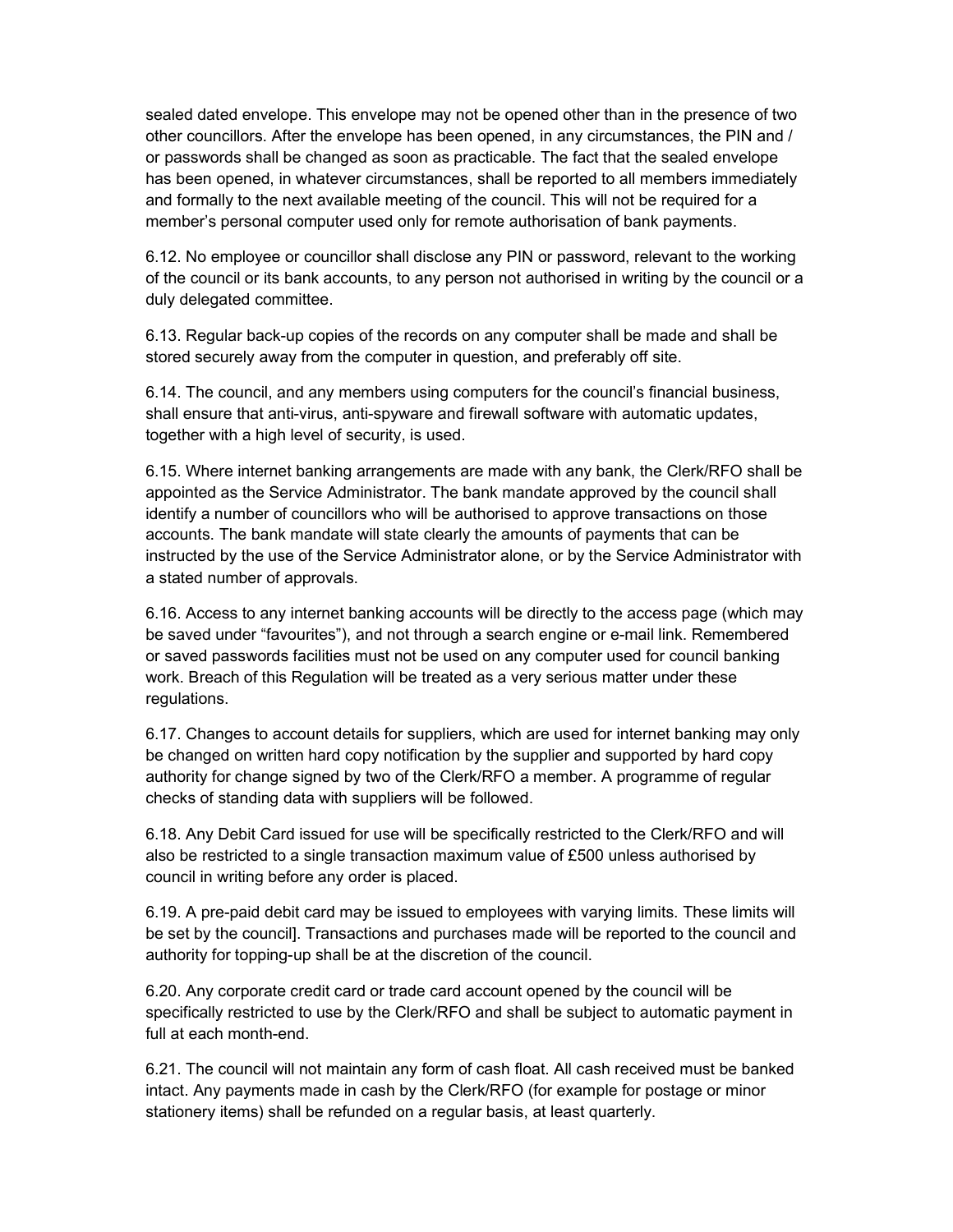## 7. Payment of salaries

7.1. As an employer, the council shall make arrangements to meet fully the statutory requirements placed on all employers by PAYE and National Insurance legislation. The payment of all salaries shall be made in accordance with payroll records and the rules of PAYE and National Insurance currently operating, and salary rates shall be as agreed by council, or duly delegated committee.

7.2. Payment of salaries and payment of deductions from salary such as may be required to be made for tax, national insurance and pension contributions, or similar statutory or discretionary deductions must be made in accordance with the payroll records and on the appropriate dates stipulated in employment contracts, provided that each payment is reported to the next available council meeting, as set out in these regulations above.

7.3. No changes shall be made to any employee's pay, emoluments, or terms and conditions of employment without the prior consent of the council.

7.4. Each and every payment to employees of net salary and to the appropriate creditor of the statutory and discretionary deductions shall be recorded in a separate confidential record (confidential cash book). This confidential record is not open to inspection or review (under the Freedom of Information Act 2000 or otherwise) other than:

a) by any councillor who can demonstrate a need to know;

- b) by the internal auditor;
- c) by the external auditor; or

d) by any person authorised under Audit Commission Act 1998, or any superseding legislation.

7.5. The total of such payments in each calendar month shall be reported with all other payments as made as may be required under these Financial Regulations, to ensure that only payments due for the period have actually been paid.

7.6. An effective system of personal performance management should be maintained for the senior officers.

7.7. Any termination payments shall be supported by a clear business case and reported to the council. Termination payments shall only be authorised by council.

7.8. Before employing interim staff, the council must consider a full business case.

## 8. Loans and investments

8.1. All borrowings shall be affected in the name of the council, after obtaining any necessary borrowing approval. Any application for borrowing approval shall be approved by Council as to terms and purpose. The application for borrowing approval, and subsequent arrangements for the loan shall only be approved by full council.

8.2. Any financial arrangement which does not require formal borrowing approval from the Secretary of State/Welsh Assembly Government (such as Hire Purchase or Leasing of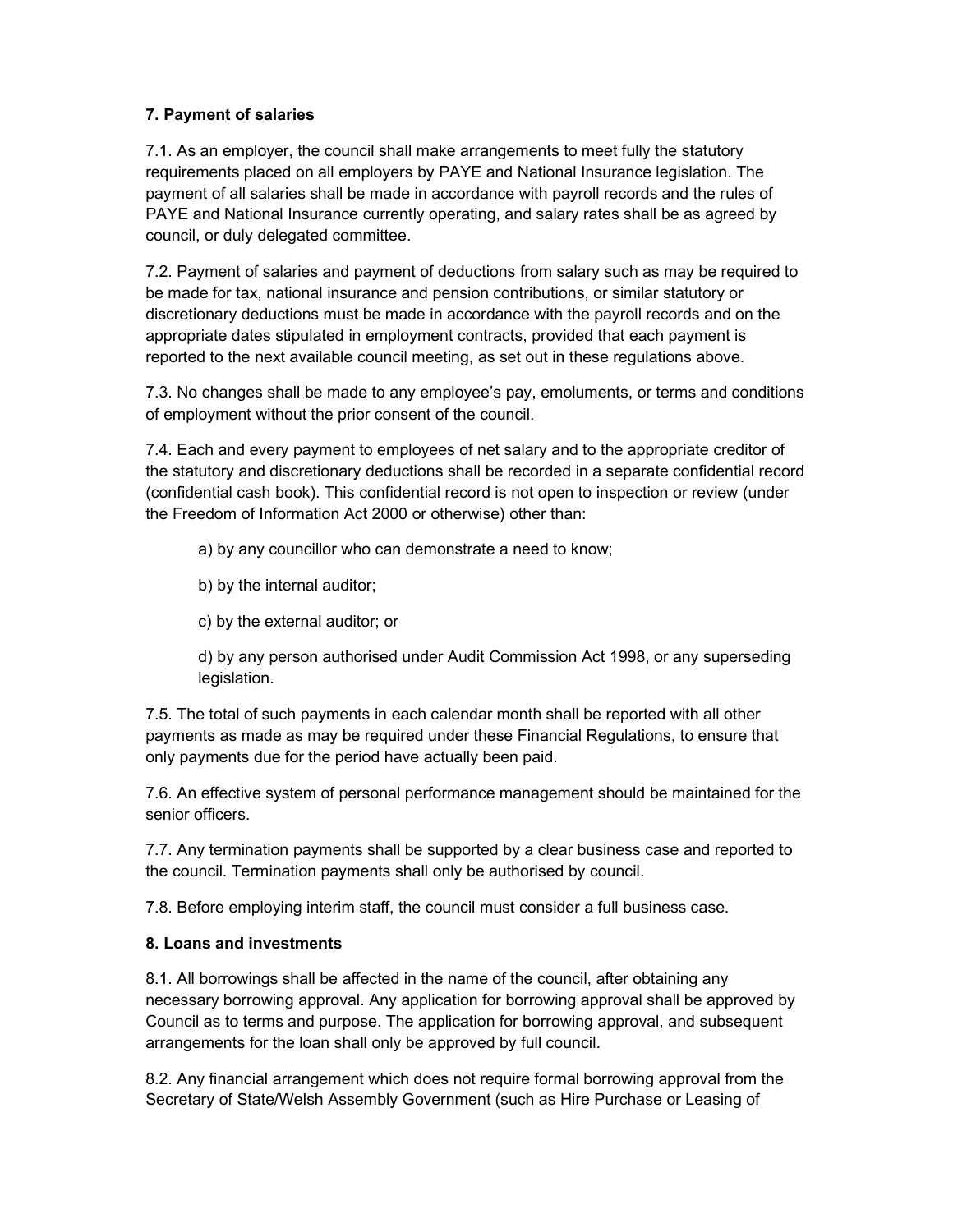tangible assets) shall be subject to approval by the full council. In each case a report in writing shall be provided to council in respect of value for money for the proposed transaction.

8.3. The council will arrange with the council's banks and investment providers for the sending of a copy of each statement of account to the Chairman of the council at the same time as one is issued to the Clerk/RFO.

8.4. All loans and investments shall be negotiated in the name of the council and shall be for a set period in accordance with council policy.

8.5. The council shall consider the need for an Investment Strategy and Policy which, if drawn up, shall be in accordance with relevant regulations, proper practices and guidance. Any Strategy and Policy shall be reviewed by the council at least annually.

8.6. All investments of money under the control of the council shall be in the name of the council.

8.7. All investment certificates and other documents relating thereto shall be retained in the custody of the RFO.

8.8. Payments in respect of short term or long-term investments, including transfers between bank accounts held in the same bank, or branch, shall be made in accordance with Regulation 5 (Authorisation of payments) and Regulation 6 (Instructions for payments).

#### 9. Income

9.1. The collection of all sums due to the council shall be the responsibility of and under the supervision of the RFO.

9.2. Particulars of all charges to be made for work done, services rendered or goods supplied shall be agreed annually by the council, notified to the RFO and the RFO shall be responsible for the collection of all accounts due to the council.

9.3. The council will review all fees and charges at least annually, following a report of the Clerk.

9.4. Any sums found to be irrecoverable and any bad debts shall be reported to the council and shall be written off in the year.

9.5. All sums received on behalf of the council shall be banked intact as directed by the RFO. In all cases, all receipts shall be deposited with the council's bankers with such frequency as the RFO considers necessary.

9.6. The origin of each receipt shall be entered on the paying-in slip.

9.7. Personal cheques shall not be cashed out of money held on behalf of the council.

9.8. The RFO shall promptly complete any VAT Return that is required. Any repayment claim due in accordance with VAT Act 1994 section 33 shall be made at least annually coinciding with the financial year end.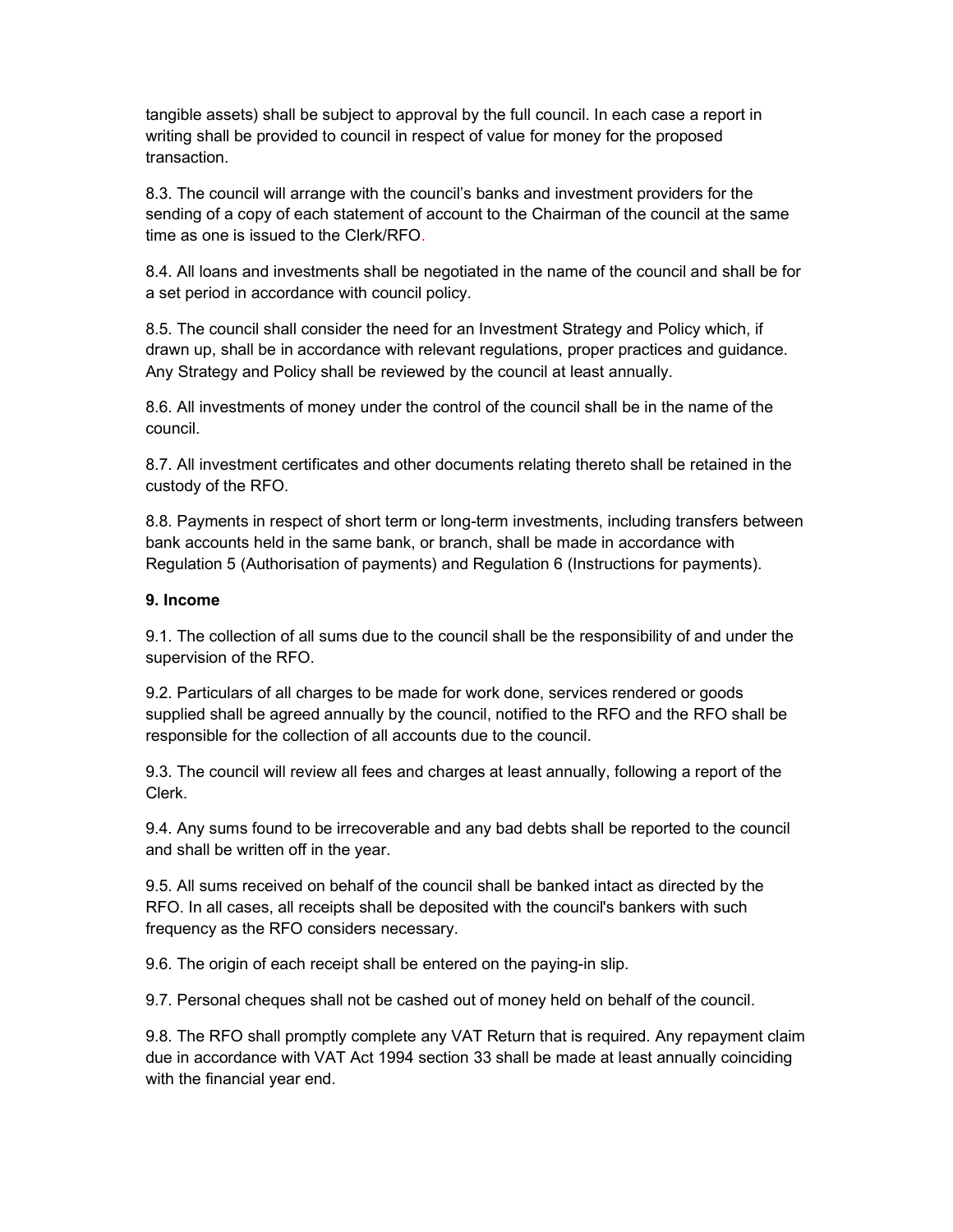9.9. Where any significant sums of cash are regularly received by the council, the RFO shall take such steps as are agreed by the council to ensure that more than one person is present when the cash is counted in the first instance, that there is a reconciliation to some form of control such as ticket issues, and that appropriate care is taken in the security and safety of individuals banking such cash.

## 10. Orders for work, goods and services

10.1. An official order or letter shall be issued for all work, goods and services unless a formal contract is to be prepared or an official order would be inappropriate. Copies of orders shall be retained.

10.2. Order books shall be controlled by the RFO.

10.3. All members and officers are responsible for obtaining value for money at all times. An officer issuing an official order shall ensure as far as reasonable and practicable that the best available terms are obtained in respect of each transaction, usually by obtaining three or more quotations or estimates from appropriate suppliers, subject to any de minimis provisions in Regulation 11.1 below.

10.4. A member may not issue an official order or make any contract on behalf of the council.

10.5. The RFO shall verify the lawful nature of any proposed purchase before the issue of any order, and in the case of new or infrequent purchases or payments, the RFO shall ensure that the statutory authority shall be reported to the meeting at which the order is approved so that the minutes can record the power being used.

## 11. Contracts

11.1. Procedures as to contracts are laid down as follows:

a) Every contract shall comply with these financial regulations, and no exceptions shall be made otherwise than in an emergency provided that this regulation need not apply to contracts which relate to items (i) to (vi) below:

i. for the supply of gas, electricity, water, sewerage and telephone services;

ii. for specialist services such as are provided by legal professionals acting in disputes;

iii. for work to be executed or goods or materials to be supplied which consist of repairs to or parts for existing machinery or equipment or plant;

iv. for work to be executed or goods or materials to be supplied which constitute an extension of an existing contract by the council;

v. for additional audit work of the external auditor up to an estimated value of £500 (in excess of this sum the Clerk/RFO shall act after consultation with the Chairman and Vice Chairman of council); and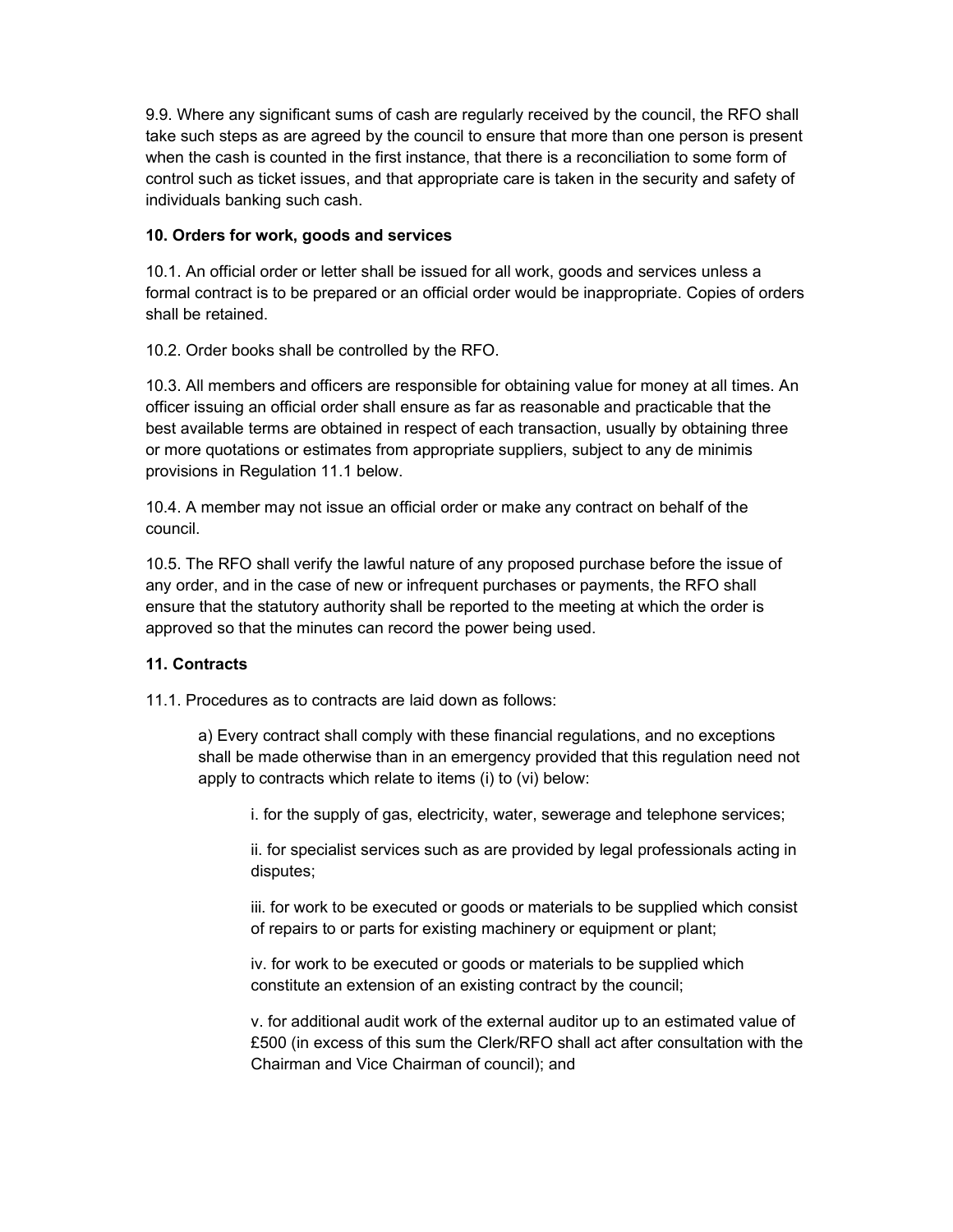vi. for goods or materials proposed to be purchased which are proprietary articles and / or are only sold at a fixed price.

b) Where the council intends to procure or award a public supply contract, public service contract or public works contract as defined by The Public Contracts Regulations 2015 ("the Regulations") which is valued at £25,000 or more, the council shall comply with the relevant requirements of the Regulations<sup>2</sup>.

c) The full requirements of The Regulations, as applicable, shall be followed in respect of the tendering and award of a public supply contract, public service contract or public works contract which exceed thresholds in The Regulations set by the Public Contracts Directive 2014/24/EU (which may change from time to time)<sup>3</sup>.

d) When applications are made to waive financial regulations relating to contracts to enable a price to be negotiated without competition the reason shall be embodied in a recommendation to the council.

e) Such invitation to tender shall state the general nature of the intended contract and the Clerk shall obtain the necessary technical assistance to prepare a specification in appropriate cases. The invitation shall in addition state that tenders must be addressed to the Clerk in the ordinary course of post. Each tendering firm shall be supplied with a specifically marked envelope in which the tender is to be sealed and remain sealed until the prescribed date for opening tenders for that contract.

f) All sealed tenders shall be opened at the same time on the prescribed date by the Clerk in the presence of at least one member of council.

g) Any invitation to tender issued under this regulation shall be subject to Standing Order 18, <sup>4</sup> and shall refer to the terms of the Bribery Act 2010.

h) When it is to enter into a contract of less than £25,000 in value for the supply of goods or materials or for the execution of works or specialist services other than such goods, materials, works or specialist services as are excepted as set out in paragraph (a) the Clerk/RFO shall obtain 3 quotations (priced descriptions of the proposed supply); where the value is below £2,500 and above £1000 the Clerk or RFO shall strive to obtain 3 estimates. Otherwise, Regulation 10.3 above shall apply.

i) The council shall not be obliged to accept the lowest or any tender, quote or estimate.

j) Should it occur that the council, or duly delegated committee, does not accept any tender, quote or estimate, the work is not allocated and the council requires further pricing, provided that the specification does not change, no person shall be permitted

 $2$  The Regulations require councils to use the Contracts Finder website to advertise contract opportunities, set out the procedures to be followed in awarding new contracts and to publicise the award of new contracts<br><sup>3</sup> Thresholds currently applicable are: Thresholds currently applicable are:

a) For public supply and public service contracts 209,000 Euros (£181,302)

b) For public works contracts 5,225,000 Euros (£4,551,413)

<sup>4</sup> Based on NALC's Model Standing Order 18d ©NALC 2018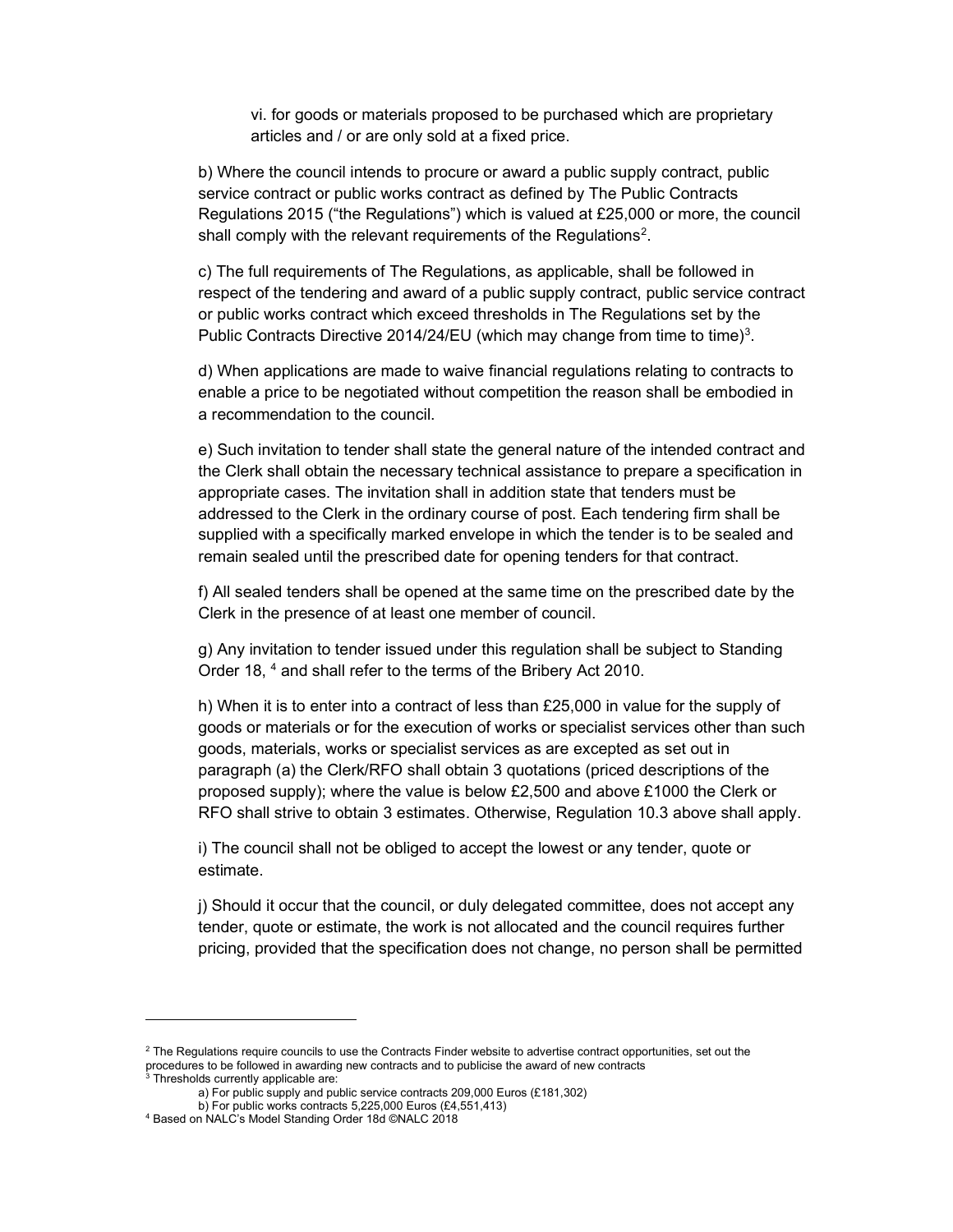to submit a later tender, estimate or quote who was present when the original decision-making process was being undertaken.

## 12. Payments under contracts for building or other construction works

12.1. Payments on account of the contract sum shall be made within the time specified in the contract by the RFO upon authorised certificates of the architect or other consultants engaged to supervise the contract (subject to any percentage withholding as may be agreed in the particular contract).

12.2. Where contracts provide for payment by instalments the RFO shall maintain a record of all such payments. In any case where it is estimated that the total cost of work carried out under a contract, excluding agreed variations, will exceed the contract sum of 5% or more a report shall be submitted to the council.

12.3. Any variation to a contract or addition to or omission from a contract must be approved by the council and Clerk to the contractor in writing, the council being informed where the final cost is likely to exceed the financial provision.

# 13. Stores and equipment – (Section not applicable)

## 14. Assets, properties and estates

14.1. The Clerk shall make appropriate arrangements for the custody of all title deeds and Land Registry Certificates of properties held by the council. The RFO shall ensure a record is maintained of all properties held by the council, recording the location, extent, plan, reference, purchase details, nature of the interest, tenancies granted, rents payable and purpose for which held in accordance with Accounts and Audit Regulations.

14.2. No tangible moveable property shall be purchased or otherwise acquired, sold, leased or otherwise disposed of, without the authority of the council, together with any other consents required by law, save where the estimated value of any one item of tangible movable property does not exceed £250.

14.3. No real property (interests in land) shall be sold, leased or otherwise disposed of without the authority of the council, together with any other consents required by law. In each case a report in writing shall be provided to council in respect of valuation and surveyed condition of the property (including matters such as planning permissions and covenants) together with a proper business case (including an adequate level of consultation with the electorate).

14.4. No real property (interests in land) shall be purchased or acquired without the authority of the full council. In each case a report in writing shall be provided to council in respect of valuation and surveyed condition of the property (including matters such as planning permissions and covenants) together with a proper business case (including an adequate level of consultation with the electorate).

14.5. Subject only to the limit set in Regulation 14.2 above, no tangible moveable property shall be purchased or acquired without the authority of the full council. In each case a report in writing shall be provided to council with a full business case.